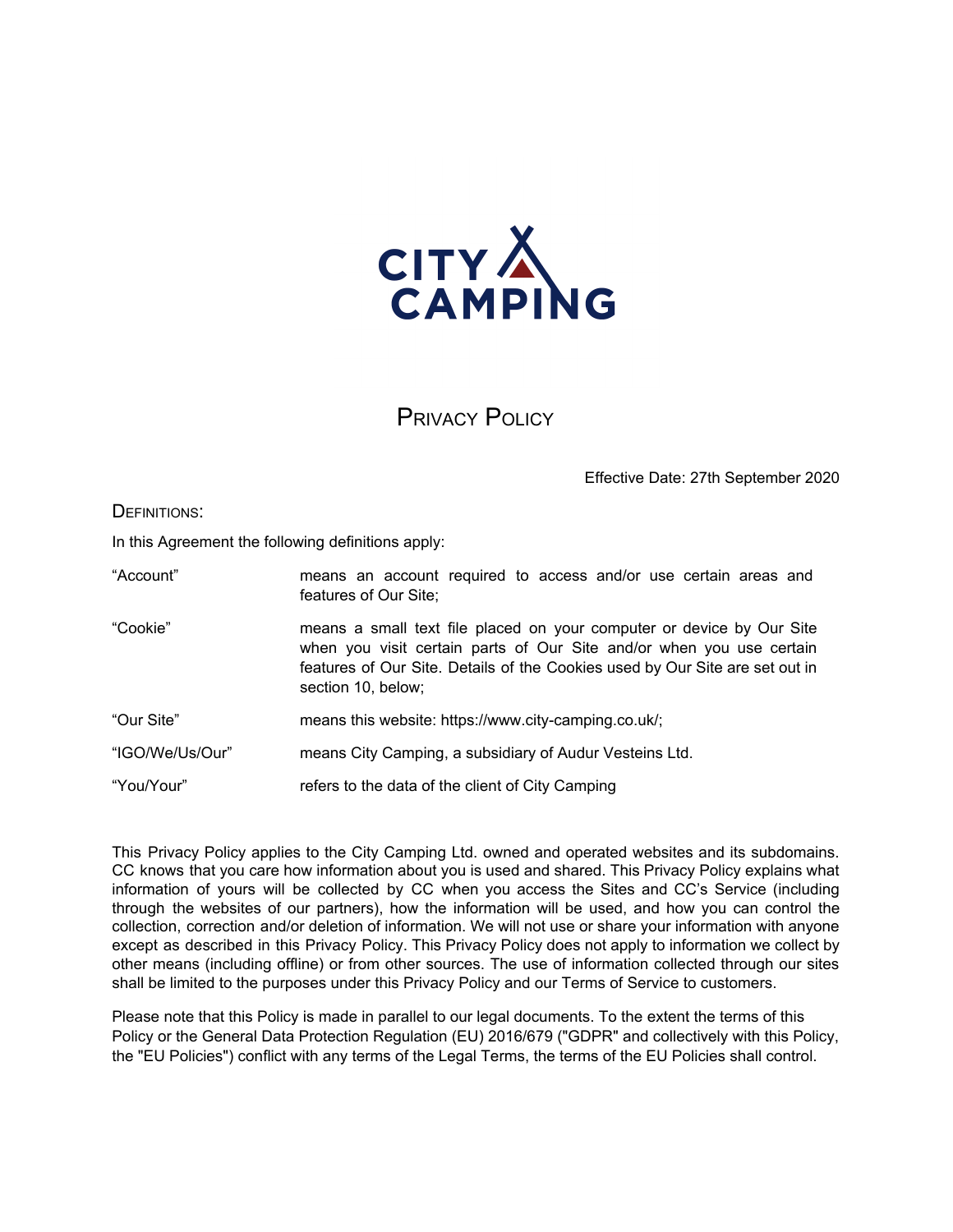- 1 WHAT DOES THIS POLICY COVER?
	- 1.1 This Privacy Policy applies only to your use of Our Site. It does not extend to any websites that are linked to from Our Site (whether We provide those links or whether they are shared by other users). We have no control over how your data is collected, stored or used by other websites and We advise you to check the privacy policies of any such websites before providing any data to them.
- 2 WHAT DATA DO WE COLLECT?
	- 2.1 CC processes Personal Data as a Controller as defined by the GDPR 2018. Some data will be collected automatically by Our Site (for further details, please see section 10 on our use of Cookies, other data will only be collected if you voluntarily submit it, for example, when signing up for an account. Depending upon your use of Our Site, We may collect some or all of the following data:
		- (a) Name;
		- (b) Date of birth;
		- (c) Gender;
		- (d) Profession;
		- (e) Contact information such as email addresses and telephone numbers;
		- (f) Demographic information such as postcode, preferences and interests;
		- (g) Financial information such as credit / debit card numbers;
		- (h) IP address (automatically collected);
		- (i) Web browser type and version (automatically collected);
		- (j) Operating system (automatically collected); and
		- (k) a list of URLs starting with a referring site, your activity on Our Site, and the site you exit to (automatically collected).
- 3 HOW DO WE USE YOUR DATA?
	- 3.1 All personal data is stored securely in accordance with the principles of the GDPR 2018. For more details on security see section 6, below.
	- 3.2 We use your data to provide the best possible products and services to you. This includes:
		- (a) Providing and managing your Acount;
		- (b) Providing and managing your access to Our Site;
		- (c) Personalising and tailoring your experience on Our Site;
		- (d) Supplying Our products and services to you;
		- (e) Personalising and tailoring Our products and services for you;
		- (f) Responding to communications from you;
		- (g) Supplying you with email alerts and newsletters that you have subscribed to (you may unsubscribe or opt-out at any time using the unsubscribe link at the bottom of these emails);
		- (h) Advertising and remarketing product and services to you via services provided by Google Adwords and Facebook Ads.
		- (i) Market research; and
		- (j) Analysing your use of Our Site and gathering feedback to enable Us to continually improve Our Site and your user experience via Google Analytics.
	- 3.3 With your permission and/or where permitted by law, We may also use your data for marketing purposes which may include contacting you by email or telephone, or post with information, news and offers on Our products and services. We will not, however, send you any unsolicited marketing or spam and will take all reasonable steps to ensure that We fully protect your rights and comply with Our obligations under the GDPR 2018.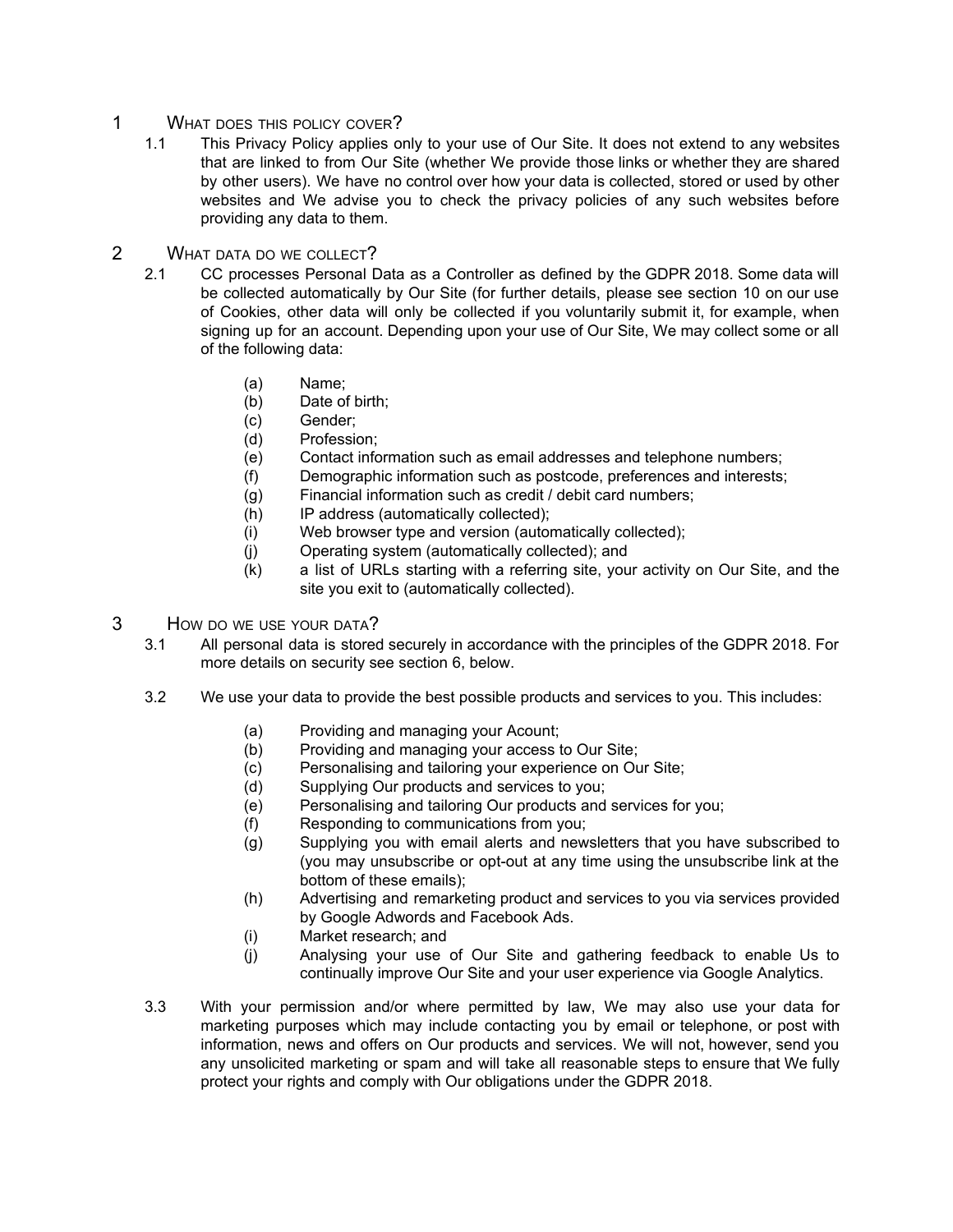- 3.4 Advertisers whose content appears on Our Site may engage in what is known as "behavioural advertising" – advertising which is tailored to your preferences, based on your activity. Your activity is monitored using Cookies, as detailed below in section 10. You can control and limit your data used in this way by adjusting your web browser's privacy settings. Please note that We do not control the activities of such advertisers, nor the information they collect and use. Limiting the use of your data in this way will not remove the advertising, but it will make it less relevant to your interests and activities on Our Site.
- 4 How and where do we store your data?
	- 4.1 We only keep your data for as long as We need to in order to use it as described above in section 5, and/or for as long as We have your permission to keep it.
	- 4.2 Some or all of your data may be stored or transferred outside of the European Economic Area ("the EEA") (The EEA consists of all EU member states, plus Norway, Iceland and Liechtenstein). You are deemed to accept and agree to this by using Our Site and submitting information to Us. If We do store or transfer data outside the EEA, We will take all reasonable steps to ensure that your data is treated as safely and securely as it would be within the EEA and under the Data Protection Act 1998. Such steps may include, but not be limited to, the use of legally binding contractual terms between Us and any third parties We engage and the use of the EU-approved Model Contractual Arrangements.
	- 4.3 Data security is of great importance to Us, and to protect your data We have put in place suitable physical, electronic and managerial procedures to safeguard and secure data collected through Our Site.
	- 4.4 Notwithstanding the security measures that We take, it is important to remember that the transmission of data via the internet may not be completely secure and that you are advised to take suitable precautions when transmitting to Us data via the internet.
- 5 D<sup>O</sup> WE SHARE YOUR DATA?
	- 5.1 We will not sell or rent your data to third parties except as described in this Privacy Policy. We may disclose your data to other companies or people under any of the following circumstances:
		- 5.1.1 To any applicable event, organiser, or other service provider for each event or activity that you sign up for on the Site to fulfill your booking.
		- 5.1.2 To events which you attend through the platform for marketing purposes. A core part of City Camping service is enabling new experiences for its members through its event partners, as such our event partners are critical to our ability to serve our users. Our relationship relies on us being able to share our members' information with our partners so that our business partners can develop and serve their own communities beyond our users attending their studios through the City Camping platform; this allows City Camping to offer its users the chance to experience new opportunities. Our users' information will only be shared with those events that they choose to book. We respect your decision to manage your communications and you can change your preferences at any time through your account settings or by contacting us by email at [info@georgebullard.co.uk.](mailto:info@igoadventures.com)
		- 5.1.3 If sharing the information is reasonably necessary to provide a service that you have requested.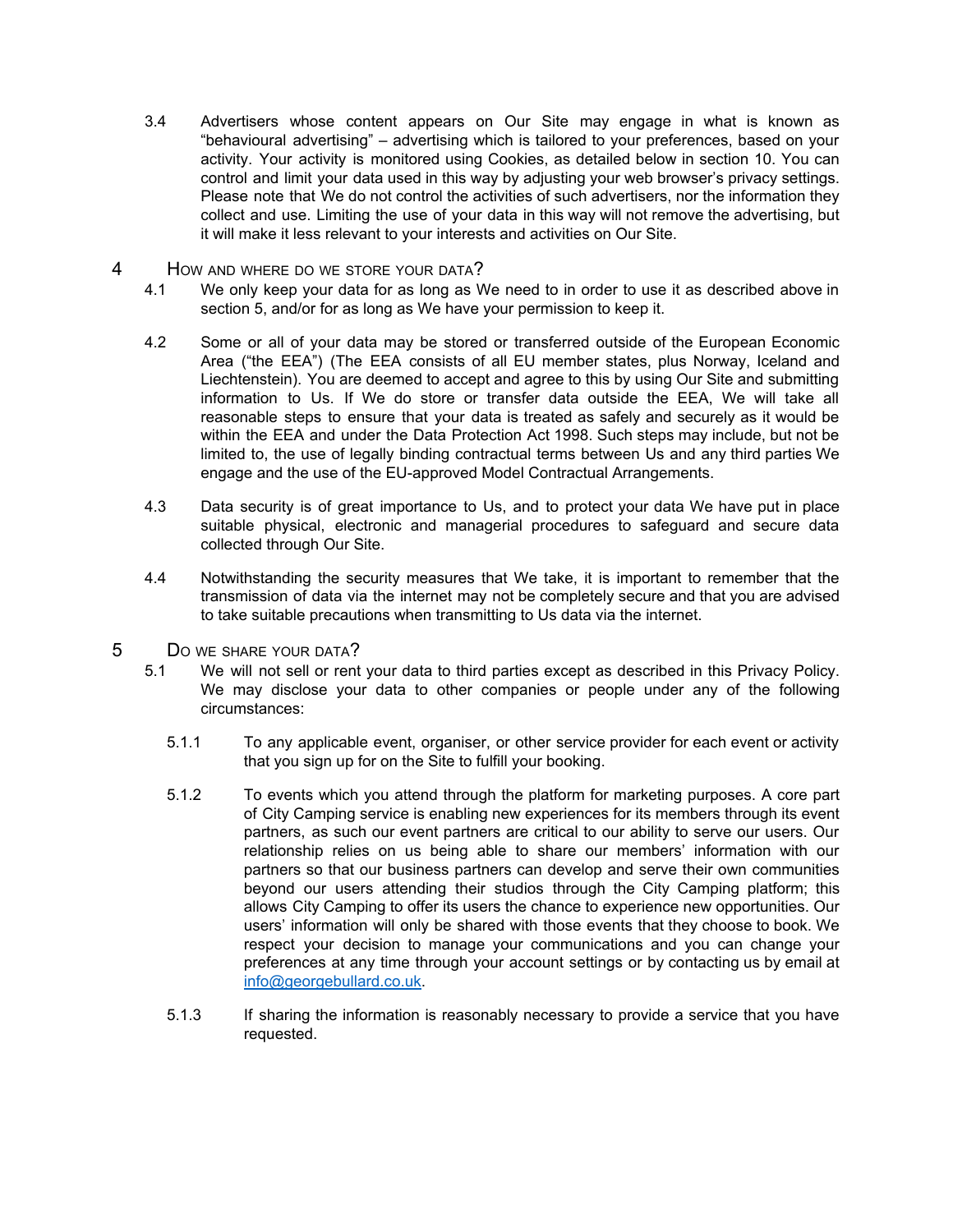- 5.1.4 To keep you up to date on the latest product announcements, software updates, special offers, or other information we think you would like to hear about from us where you have given consent for the appropriate type of communication.
- 5.1.5 To keep you up to date on special offers, or other information from our business partners where you have given consent for the appropriate type of communication.
- 5.2 We may sometimes contract with third parties to supply products and services to you on Our behalf. These may include payment processing, delivery of goods, search engine facilities, advertising and marketing. In some cases, the third parties may require access to some or all of your data. Where any of your data is required for such a purpose, We will take all reasonable steps to ensure that your data will be handled safely, securely, and in accordance with your rights, Our obligations, and the obligations of the third party under the law.
- 5.3 We may compile statistics about the use of Our Site including data on traffic, usage patterns, user numbers, sales and other information. All such data will be anonymised and will not include any personally identifying information. We may from time to time share such data with third parties such as prospective investors, affiliates, partners and advertisers. Data will only be shared and used within the bounds of the law.
- 5.4 In certain circumstances We may be legally required to share certain data held by Us, which may include your personal information, for example, where We are involved in legal proceedings, where We are complying with the requirements of legislation, a court order, or a governmental authority. We do not require any further consent from you in order to share your data in such circumstances and will comply as required with any legally binding request that is made of Us.
- 6 WHAT HAPPENS IF OUR BUSINESS CHANGES HANDS?
	- 6.1 We may, from time to time, expand or reduce Our business and this may involve the sale and/or the transfer of control of all or part of Our business. Data provided by users will, where it is relevant to any part of Our business so transferred, be transferred along with that part and the new owner or newly controlling party will, under the terms of this Privacy Policy, be permitted to use the data for the purposes for which it was originally collected by Us.
	- 6.2 In the event that any of your data is to be transferred in such a manner, you will be contacted in advance and informed of the changes. When contacted you will not, however, be given the choice to have your data deleted or withheld from the new owner or controller.
- 7 HOW CAN YOU CONTROL YOUR DATA?
	- 7.1 When you submit information via Our Site, you may be given options to restrict Our use of your data. In particular, We aim to give you strong controls on Our use of your data for direct marketing purposes (including the ability to opt-out of receiving emails from Us which you may do by unsubscribing using the links provided in Our emails).
	- 7.2 You may also wish to sign up to one or more of the preference services operating in the UK: The Telephone Preference Service ("the TPS"), the Corporate Telephone Preference Service ("the CTPS"), and the Mailing Preference Service ("the MPS"). These may help to prevent you receiving unsolicited marketing. Please note, however, that these services will not prevent you from receiving marketing communications that you have consented to receiving.